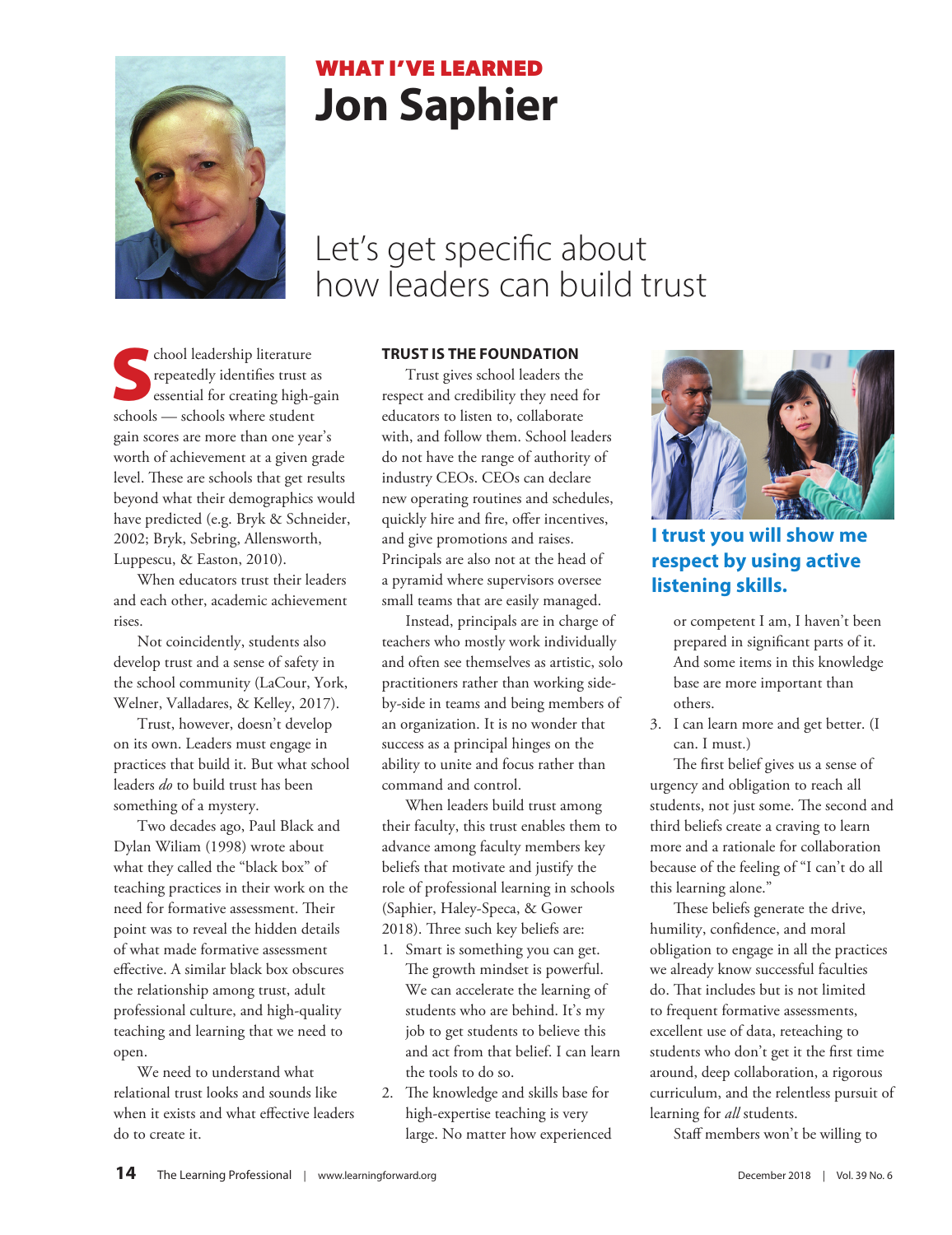do all these things unless they trust that they should, that they can, and that they can get results. They also need to believe it will be safe to learn these practices and make mistakes along the way.

### **TRUST THAT … WHAT?**

One of the things missing from the trust literature is this: Educators succeed when they trust that … what?

My colleagues and I at Research for Better Teaching often conduct an exercise with school leaders in which we ask them to fill in that sentence. Working in groups, they list what they expect a trusted leader to show. The following list is summarized from the literature (Bryk & Schneider, 2002; Covey, 2006; Saphier, 2018) and is our recommendation for a comprehensive operational definition of the layers of trust. Educators who do the exercise mentioned above will usually come up with many of these same items.

- **1. I trust that you are competent and can keep the wheels turning by:**
	- Staying on top of essential operations.
	- Handling crises.
- **2. I trust that you think I am a worthwhile person because you:**
	- Consistently notice and comment on the things I am doing well.
	- Are interested in my life outside of school.

## **3. I trust that you will make it safe for us to make mistakes by:**

- Making yourself vulnerable.
- Acknowledging what you don't know and where you need help.
- Righting wrongs, apologizing, making restitution.
- Acknowledging mistakes.
- Showing loyalty by giving credit freely, acknowledging others, and not bad-mouthing anyone behind their backs.
- Holding yourself accountable and sharing how you'll communicate how you're doing.
- Being a constant learner with us and visibly so.

# **4. I trust that you will be honest, meaning you:**

- Give me honest feedback about my performance.
- Talk straight, let people know where you stand, use simple language, call things as they are, and not leave false impressions.
- Create transparency, err on the side of disclosure.
- Confront reality, take issues head on, lead courageously in conversations.
- Clarify expectations, discuss, validate, don't assume they are clear, renegotiate if necessary.
- **5. I trust your integrity that is, that your motives are for the interest of the children, not your own career advancement because you:**
	- Stand up for important values.
	- Keep your moral compass.
	- Maintain urgency for what needs to be done.
	- Keep your promises and followthrough on your commitments.
- **6. I trust that you will act courageously by:**
	- Protecting us from initiative overload.
	- Keeping us safe from toxic behavior internally.

**7. I trust that you make legitimate decisions because you:**

- Solicit input.
- Explain how our input was used and why.
- Can set limits and say no.
- Make decisions for the good of the school.

## **8. I trust that you will deliver results:**

- By highlighting small victories.
- By getting the right things done.

## **9. I trust you will show me respect by:**

- Listening first and not assuming you know what matters most to others.
- Using active listening skills.
- Hearing out different points of view.
- Valuing my time.
- Having my back.
- Sharing difficult information because you think I can get better and deserve the chance.

## **10. I trust that you will act in a caring and compassionate way by:**

- Showing kindness in little things.
- Being generous.
- Going the extra mile to show consideration to individuals beyond formal requirements.

## **WHAT DOES TRUST LOOK AND SOUND LIKE?**

The list above is, by nature, a set of abstractions. We also conduct an exercise that brings those into concrete focus and thus brings them alive.

We ask participants to take one of these bullet points and write a vignette about something they would see, hear, or experience that would serve as evidence that a leader is embodying that